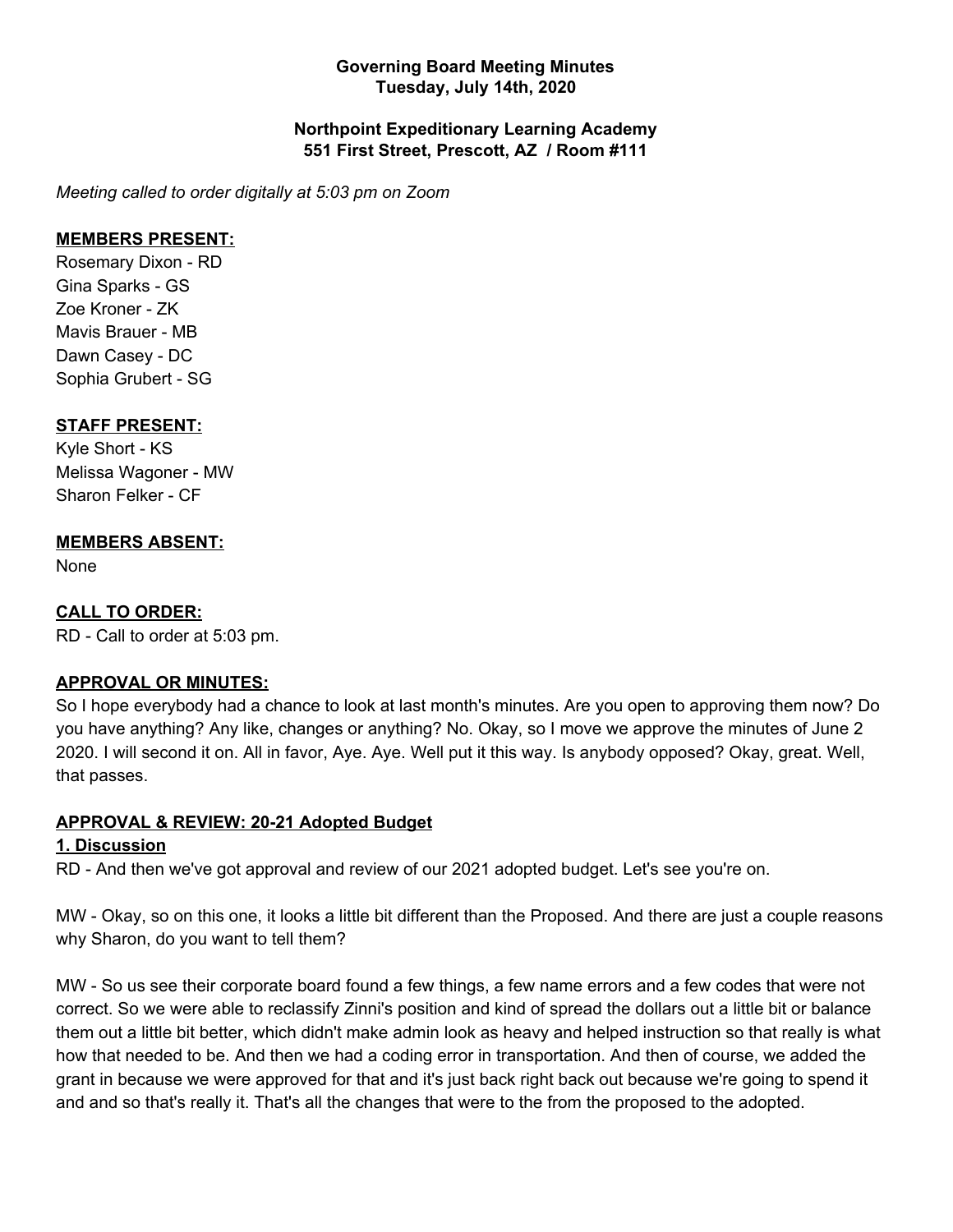SF - So other than that, that I mean, that's like all the changes so, um, and I don't have the bottom on number but I think that left us with like, what's it like? 40 Melissa?

MW - The number was slightly over or slightly under thought somewhere between 38 and 40.

## Unknown Speaker

Yeah, I feel like it was 35 or 40. It's actually a smidge higher than that because we had a maintenance of effort issue with sped or CSS. So but but really At the at the end of the day or at the end of the year, we're about 35 to 40.

GS - So did you split Zinni between instruction and admin? Aha, that makes sense.

MW - Then it wasn't so percentage wise admin heavy and really his position is split instructional coach his side and then the behavior would be the admin side. He and I are developing his job description in tandem built on his strength. There are some things he doesn't want to have a part of early on, like anything legal or any of the financial stuff. So we'll be building it as we go.

RD - Yeah. That's great. And I appreciate you like, cultivating him sort of empowering him a little bit and pulling him along, I think is great. I think he's probably ready.

MW - Yeah. Yeah. July 1. He's so excited.

## **2. Action**

RD - What is action mean, under discussion?

MW - That is the approval for you guys to go ahead and move in second to approve this and then Sharon will send it to you through DocuSign, it'll route through like it did last time. The official date for it to be at the state is the 15th.

GS - Can you hear me? I have an issue with my laptop here on vacation, I sent you with the text my alternative email that comes to my phone. If you could send it to both so is that not allowed to send two emails?

MW - Okay.

RD I move that we accept the new budget.

DC - I'll second.

GS - I'll third.

RD - Okay, so all are in favor. So that passes. You know, we've got some reports and discussion, Melissa.

## **INFORMATIONAL REPORTS AND DISCUSSION**

## **School Report**

MW - All right. So the school report. And generally we talked about numbers. So I know that there are all kinds of wild numbers out there that no one's coming back to school. It does appear like NorthPoint students are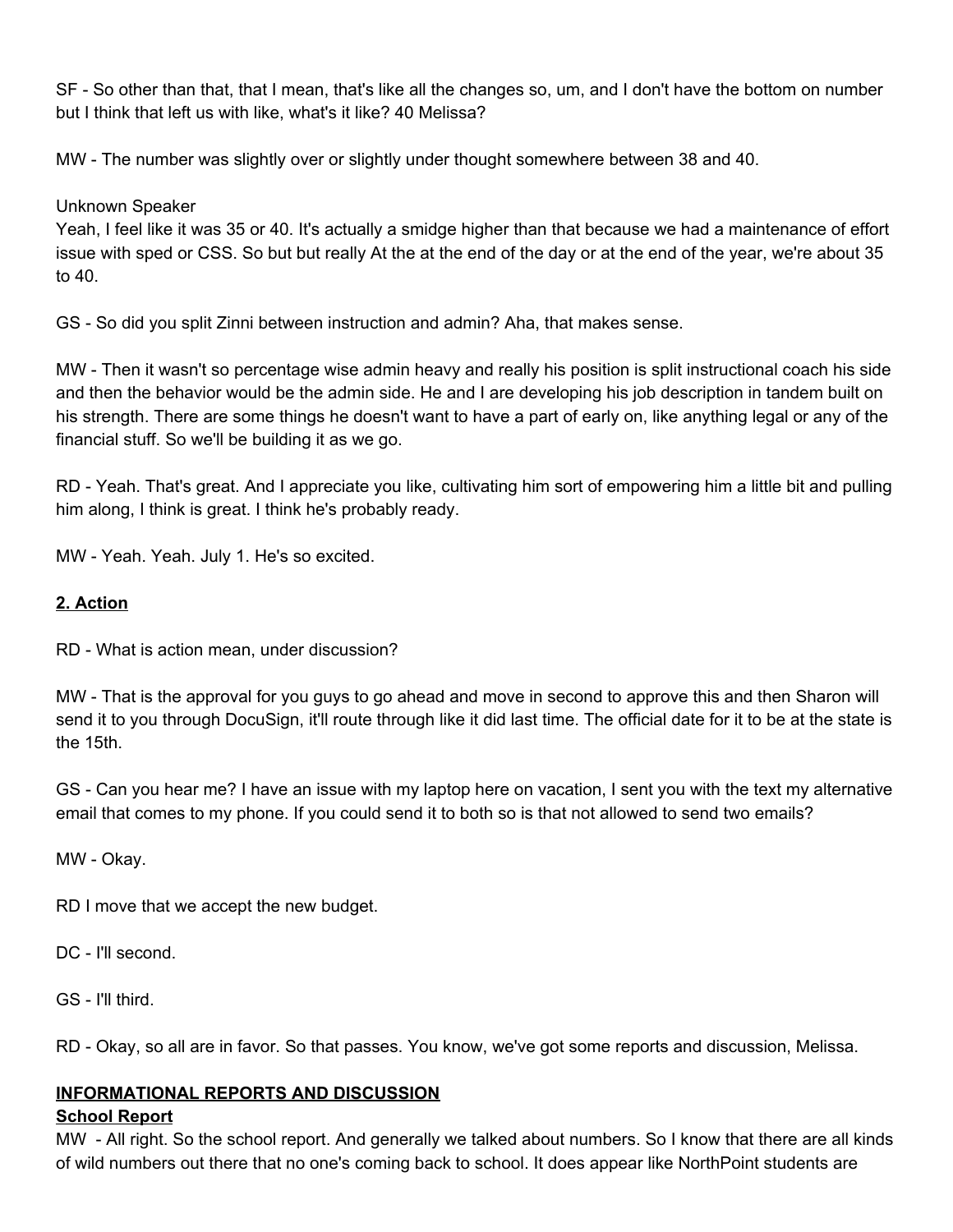coming back to school online starting August 3. I put out the the pandemic plan yesterday, I think I have fit 14 or 15 responses. Almost all of them are really appreciative. A few that needed just clarification on questions. For the most part, unless there's something I don't know, it seems like our kids are coming back, we actually are rolling over our kids who didn't withdraw and adding all of our new students. We are at 197. Today is our budget number is 195. Just for comparison. It's all right. busting at the seams number is like 220. So just range of those things. So that's feeling pretty good about our numbers. We actually need a few more seventh graders are full in eighth and on lottery are full in ninth and on lottery and have room in 10th 11th and 12th.

RD - So I have a question when you say coming back to school, are you talking about physically coming back into the building?

MW - We are we're by the numbers order. We are precluded from that until August 17. I personally think that will be a extended. So when I say coming back, online on the third meeting computer starting next Monday, and already have one that's requested that we get them internet. We're going to do that the money that Sharon was talking about that we added in and took out. I budgeted to pay for 10 Kids internet because we had five at the end of fourth or in fourth quarter. So I budgeted for some of that \$50,000 to go towards that so that we can achieve 100% connectivity. There's nowhere in the state that's offering in person right now.

They're actually we're going to do synchronous learning this time. Which means that if you miss your schedule says between 830 and 940, you have English class, then we're actually expecting you between that time at the pre scheduled time the teacher is put in to zoom in three days of your four day week, it might be for 10 minutes for a check in make sure that you're clear on what you're doing with the assignment. It might be a 45 minutes like new presentation, but we're going to run it on a synchronous schedule to try to give some stability to teachers and to students and to families of here's your school learning time.

ZK - I have a question about when, what if and when it goes back to in person in the building. What happens if one pick one teacher let's say gets COVID-19 do those have to be quarantined or if A child has it what I mean? How, how would they possibly? Like, would you just get a substitute teacher to come in while that person is quarantined for two weeks, but then the substitute teacher would be teaching kids who've been exposed? I mean, how would you do that?

MW - That's a really good question. So I can tell you what directions we're thinking about that. We had had a conversation Rosie and I on the original draft I sent you It had a 15% number. Right? That's the question of is that is that you get that from the CDC or this day? I was like, No, I made that up because I don't have a number. So I was thinking amongst our staff, how many teachers would need to be sick for us to have to close down now close down 72 hours, two weeks? I can't answer that yet. And so that's where that 15% number came from. So my encouragement To every student's parent is if you find out that you're positive, please report it. It can't demand. That's a HIPAA violation. There's no bridge against that yet. But I would ask them and we would not be keeping any secrets. It would be one of those like head lice emails or calls that says, hey, we have x in the school, you need to be aware, it is covid cases are getting closer and closer to my reality in my own family, in former students, in current people in the North Point community.

RD - I can only imagine. I mean really if you know your whole class has been exposed, do you really want to go teach in that class? Right there? I mean, exactly. That's the problem right there. Also, I mean, aren't you supposed to get guidance from the Yavapai community health services because technically, if someone is exposed, everybody that's been in contact with them for any prolonged period of time, which would be a classroom needs to quarantine for 14 days regardless of the presence of symptoms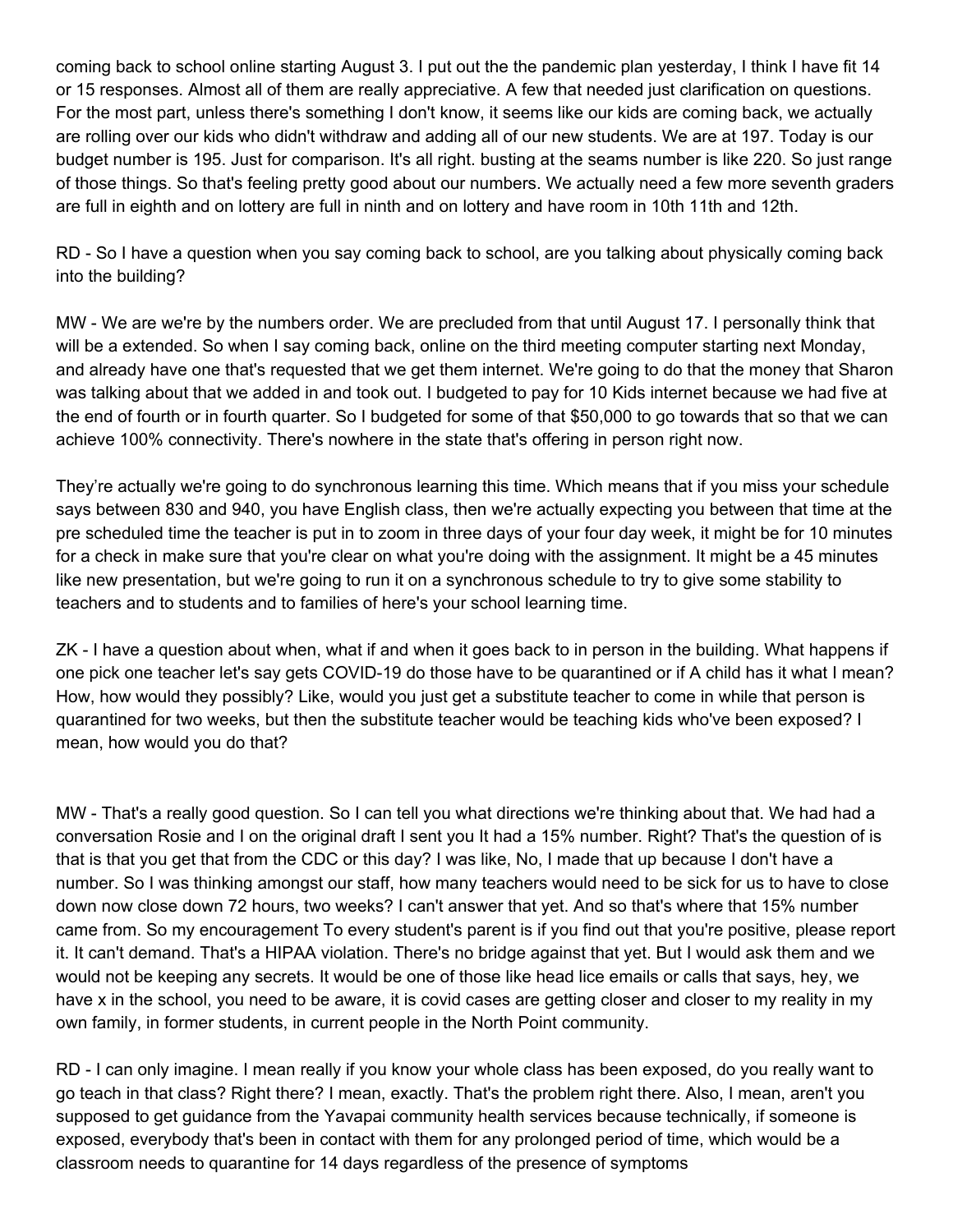MW- That's right, they still need their education. If something changed at the state level. We're not actually an accredited online institution, right? That's not a thing we normally do. So we have like a bridge for that right now. If it became the reality that we weren't going to be funded because we're not an official aeoi because schools should should be open, then that would be where a family would have to make a choice. If you want to stay online, let me help you find the right online program for you.

RD - Huge amount of work from you guys. Amazing.

MW - Thank you for understanding that. And, you know, Leah and Taylor reassessment and Taylor Kelling did a lot of the writing. But this is a whole staff project, this idea generation. We started with it that week after graduation.

With ESS students it is really interesting. Fourth quarter a lot of our success stories were ESS students because they're used to having a challenge that they rose to that challenge. In addition, the kids that have social anxiety, they often are doing better online. What I won't do is send an ESS staff member to a kid's house. I don't think that's a safe thing to ask. And it's not a fair thing to ask. No.

MW - One other thing I wanted to tell you guys that I just started started considering and I was hoping for a touch of feedback on his staff childcare. We can't run a daycare, we can't have anything official. The school can't pay for that. And the reasoning for that is, if I were to pay, let's say, I paid Sophia to come and babysit these kids part of the day. They sent me a text today actually, let's just say that happened. If we say that if a school is doing that, then I actually have to offer that service to every essential worker. babysitting service, that they pool their money. So they're not all paying \$50 a day, which is what child care goes for.

GS - But in general are you doing temperature checks? Are we doing masks?

MW - So the language on masks: it's impossible for me to require masks when the City County state don't. So there is the mask philosophy that it is more the educational side of it, I'm wearing mine for you. Because that will cut the transmission in half if you wear yours for me, then we're down to a really low percentage of sharing something. So we're going to try to normalize it in that way of we're crew, not passengers. As for temperature checks. I decided no on that because the data is saying that kids aren't showing temperatures and I don't want to give that false placebo of safety if you don't have a temperature.

MW - The other thing you guys should be aware of, we put out the plan that includes blocks. And we started planning that before the governor attached. If you have been a block a and Block B, and block a as soon as supposed to be on campus, we are now required to have a safe learning space for anybody in Block B that wants it. Oh, whoa, yes. So what that means is when I'm not in class, but my parents don't want me to be at home or don't feel like it's effective for me to be at home or whatever the reasoning is, then the school has to give me a place to sit and learn. So now all my teachers on prep are monitoring the office.

#### KS - I hadn't heard that part?

MW- I know. Sorry. That's the way you heard it, Kyle. But what it does for me is make me less and less interested about the block idea. It is a complication that is about schools being babysitting services. The other thing to keep in mind about blocks for us is that we keep our numbers so much lower than your traditional